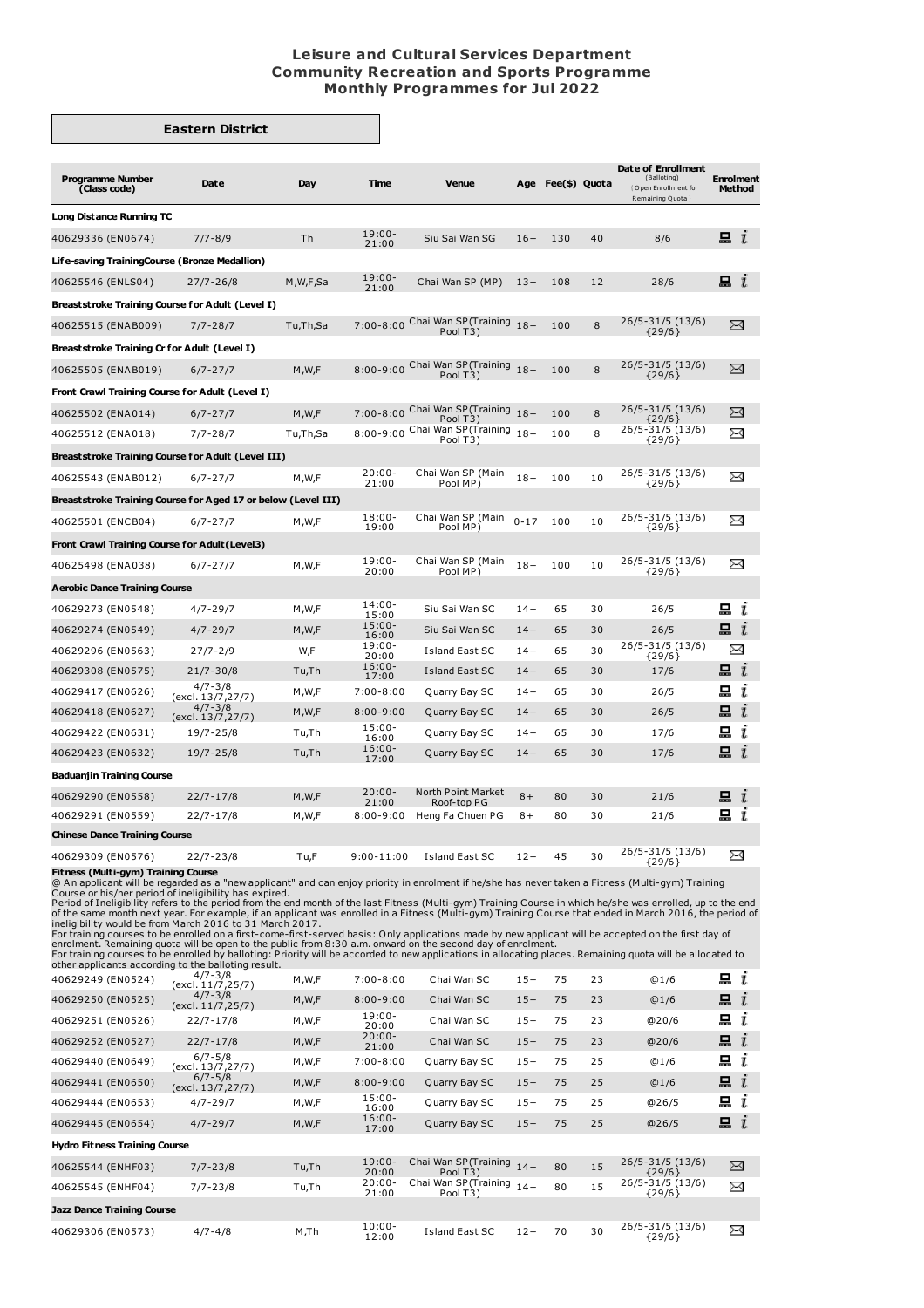| Social Dance Training Course                                                                                                                                                                                                                   |                                |          |                             |                                  |            |                  |                                                                 |          |                          |  |
|------------------------------------------------------------------------------------------------------------------------------------------------------------------------------------------------------------------------------------------------|--------------------------------|----------|-----------------------------|----------------------------------|------------|------------------|-----------------------------------------------------------------|----------|--------------------------|--|
| 40629452 (EN0661)                                                                                                                                                                                                                              | $8/7 - 9/9$                    | F        | $20:00 -$                   | Quarry Bay SC                    | $14+$      | 86               | 26/5-31/5 (13/6)<br>30                                          |          | X                        |  |
| <b>Western Folk Dance Training Course</b>                                                                                                                                                                                                      |                                |          | 22:00                       |                                  |            |                  | ${29/6}$                                                        |          |                          |  |
| 40629460 (EN0669)                                                                                                                                                                                                                              | 18/7-26/9 (excl.               | М        | $15:00 -$                   | Quarry Bay SC                    | $14+$      | 45               | 30<br>16/6                                                      |          | $\Xi$ i                  |  |
|                                                                                                                                                                                                                                                | 12/9)                          |          | 17:00                       |                                  |            |                  |                                                                 |          |                          |  |
| <b>Yoga Training Course</b>                                                                                                                                                                                                                    |                                |          | $18:00 -$                   |                                  |            |                  | 26/5-31/5 (13/6)                                                |          | X                        |  |
| 40629461 (EN0670)                                                                                                                                                                                                                              | $2/7 - 3/9$                    | Sa       | 20:00                       | Quarry Bay SC                    | $15+$      | 85               | 30<br>$\{29/6\}$                                                |          |                          |  |
| <b>Children Dance Training Course</b>                                                                                                                                                                                                          | 17/7-2/10                      |          |                             |                                  |            |                  | 26/5-31/5 (13/6)                                                |          |                          |  |
| 40629298 (EN0565)                                                                                                                                                                                                                              | (excl. 7/8,11/9)               | Su       | $9:00 - 11:00$              | Island East SC                   | $7 - 11$   | 75               | 20<br>${29/6}$                                                  |          | X                        |  |
| Briefing on Proper Ways to Use Fitness Equip<br>$14:30-$<br>26/5-31/5 (13/6)                                                                                                                                                                   |                                |          |                             |                                  |            |                  |                                                                 |          |                          |  |
| 40629254 (EN0529)                                                                                                                                                                                                                              | 9/7                            | Sa       | 17:30                       | Chai Wan SC                      | $15+$      | Free             | 23<br>{29/6}                                                    |          | X                        |  |
| 40629433 (EN0642)                                                                                                                                                                                                                              | 2/7                            | Sa       | 14:30-<br>17:30<br>$10:30-$ | Quarry Bay SC                    | $14+$      | Free             | $26/5 - 31/5$ (13/6)<br>25<br>${29/6}$                          |          | X                        |  |
| 40629434 (EN0643)                                                                                                                                                                                                                              | 10/7                           | Su       | 13:30                       | Quarry Bay SC                    | $14+$      | Free             | 26/5-31/5 (13/6)<br>25<br>${29/6}$                              |          | X                        |  |
| <b>Body-Mind Stretch Training Course</b>                                                                                                                                                                                                       |                                |          |                             |                                  |            |                  |                                                                 |          |                          |  |
| 40629431 (EN0640)                                                                                                                                                                                                                              | 14/7-23/8                      | Tu,Th    | $9:00 - 10:00$<br>$10:00 -$ | Quarry Bay SC                    | $15+$      | 85               | 24<br>6/6                                                       |          | 묘<br>ı                   |  |
| 40629432 (EN0641)                                                                                                                                                                                                                              | 14/7-23/8                      | Tu,Th    | 11:00                       | Quarry Bay SC                    | $15+$      | 85               | 24<br>6/6                                                       |          | 묘<br>$\mathbf{I}$        |  |
| Archery Fun Day                                                                                                                                                                                                                                |                                |          |                             |                                  |            |                  |                                                                 |          |                          |  |
| 40629333 (EN0671)<br>40629334 (EN0672)                                                                                                                                                                                                         | 16/7<br>16/7                   | Sa<br>Sa | $9:00 - 10:00$<br>$10:00 -$ | Siu Sai Wan SG<br>Siu Sai Wan SG | $8+$<br>8+ | Free<br>Free     | 12<br>16/6<br>12<br>16/6                                        |          | $\mathbf{a}$ i<br>묘<br>i |  |
| 40629335 (EN0673)                                                                                                                                                                                                                              | 16/7                           | Sa       | 11:00<br>$11:00 -$          | Siu Sai Wan SG                   | $8+$       | Free             | 12<br>16/6                                                      |          | 묘<br>$\mathbf{r}$        |  |
|                                                                                                                                                                                                                                                |                                |          | 12:00                       |                                  |            |                  |                                                                 |          |                          |  |
| <b>Badminton Training Course</b>                                                                                                                                                                                                               | 18/7-29/8                      |          |                             |                                  |            |                  |                                                                 |          |                          |  |
| 40629427 (EN0636)                                                                                                                                                                                                                              | (excl.<br>27/7,10/8,24/8)      | M, W     | $11:00 -$<br>13:00          | Quarry Bay SC                    | $7 - 11$   | 118              | 26/5-31/5 (13/6)<br>16<br>${29/6}$                              |          | X                        |  |
| Track Cycling Training Course (Level I)                                                                                                                                                                                                        |                                |          |                             |                                  |            |                  |                                                                 |          |                          |  |
| 40628680 (EN0516)                                                                                                                                                                                                                              | 3/7                            | Su       | $14:00 -$<br>18:00          | Hong Kong<br>V elodrome          | $11+$      | 140              | 20<br>27/5                                                      |          | i                        |  |
| <b>Indoor Lawn Bowls Training Course</b>                                                                                                                                                                                                       |                                |          |                             |                                  |            |                  |                                                                 |          |                          |  |
| 40629314 (EN0580)                                                                                                                                                                                                                              | 29/7-23/8                      | Tu,F     | $9:00 - 11:00$              | Island East SC                   | $8+$       | 54               | $26/5 - 31/5$ (13/6)<br>8<br>${29/6}$                           |          | X                        |  |
| 40629315 (EN0581)                                                                                                                                                                                                                              | 29/7-23/8                      | Tu,F     | $9:00 - 11:00$              | Island East SC                   | $8+$       | 54               | 26/5-31/5 (10/6)<br>8<br>${29/6}$                               |          | X                        |  |
| <b>Squash Training Course</b>                                                                                                                                                                                                                  |                                |          |                             |                                  |            |                  |                                                                 |          |                          |  |
| 40629453 (EN0662)                                                                                                                                                                                                                              | $2/7 - 20/8$                   | Sa       | $10:00 -$                   | Quarry Bay SC                    | $7+$       | 160              | 8<br>30/5                                                       |          | $\Xi$ i                  |  |
| Table-tennis Training Course                                                                                                                                                                                                                   |                                |          | 12:00                       |                                  |            |                  |                                                                 |          |                          |  |
| 40629267 (EN0542)                                                                                                                                                                                                                              | 26/7-25/8                      | Tu,Th    | $16:00 -$                   | Siu Sai Wan SC                   | 6+         | 86               | 26/5-31/5 (13/6)<br>16                                          |          | $\scriptstyle\asymp$     |  |
| 40629302 (EN0569)                                                                                                                                                                                                                              | $3/7 - 18/9$                   | Su       | 18:00<br>$15:00 -$          | Island East SC                   | $6 - 13$   | 86               | ${29/6}$<br>$26/5 - 31/5$ (13/6)<br>20                          |          | X                        |  |
| 40629456 (EN0665)                                                                                                                                                                                                                              | (excl. 7/8, 11/9)<br>19/7-18/8 | Tu,Th    | 17:00<br>$14:00 -$          | Quarry Bay SC                    | $6 - 9$    | 86               | ${29/6}$<br>26/5-31/5 (13/6)<br>16                              |          | X                        |  |
| <b>Tennis Training Course</b>                                                                                                                                                                                                                  |                                |          | 15:30                       |                                  |            |                  | ${29/6}$                                                        |          |                          |  |
| 40629338 (EN0676)                                                                                                                                                                                                                              | $6/7 - 5/8$                    | W,F      | $9:00 - 11:00$              | Quarry Bay Park                  | $8+$       | 170              | 26/5-31/5 (13/6)<br>12                                          |          | $\Join$                  |  |
| 40629339 (EN0677) 3/7-11/9 (excl. 7/8)                                                                                                                                                                                                         |                                | Su       | $10:00 -$                   | Quarry Bay Park                  | $12 -$     | 170              | ${29/6}$<br>26/5-31/5 (13/6)<br>12                              |          | $\Join$                  |  |
| 40629340 (EN0678)                                                                                                                                                                                                                              | 19/7-18/8                      | Tu,Th    | 12:00<br>$9:00 - 11:00$     | Quarry Bay Park                  | 17<br>$8+$ | 170              | 26/5-31/5 (13/6)<br>12                                          | ${29/6}$ | X                        |  |
| Go TC (Level I)                                                                                                                                                                                                                                |                                |          |                             |                                  |            |                  | ${29/6}$                                                        |          |                          |  |
| 40629450 (EN0659)                                                                                                                                                                                                                              | $11/7 - 15/8$                  | М        | $14:30-$                    | Quarry Bay SC                    | $6 - 10$   | 40               | 10<br>10/6                                                      |          | $\Box$ $\iota$           |  |
| 40629451 (EN0660)                                                                                                                                                                                                                              | $11/7 - 15/8$                  | M        | 16:30<br>$16:30-$           | Quarry Bay SC                    | $11+$      | 40               | 10/6<br>10                                                      |          | 묘<br>$\mathbf{r}$        |  |
| <b>Community Garden Programme</b>                                                                                                                                                                                                              |                                |          | 18:30                       |                                  |            |                  |                                                                 |          |                          |  |
| 40625414 (EN0350)                                                                                                                                                                                                                              |                                |          | M,Tu,W,Th,F,Sa,Su8:00-18:00 | Quarry Bay Park                  | $12+$      | 400              | 26/5-31/5 (13/6)<br>45                                          |          | X                        |  |
|                                                                                                                                                                                                                                                | $17/7 - 20/11$                 |          |                             | Community Garden                 |            |                  | ${29/6}$                                                        |          |                          |  |
| Community Garden Programme*                                                                                                                                                                                                                    |                                |          |                             | Wai Tsui Crescent                |            |                  | 26/5-31/5 (13/6)                                                |          |                          |  |
| 40625413 (EN0349)                                                                                                                                                                                                                              | $17/7 - 20/11$                 |          | M,Tu,W,Th,F,Sa,Su8:00-18:00 | Community Garden                 | $12+$      | 400              | 27<br>${29/6}$                                                  |          | X                        |  |
| <b>Activities for Persons</b>                                                                                                                                                                                                                  |                                |          |                             |                                  |            |                  | Date of                                                         |          |                          |  |
| with Disabilities                                                                                                                                                                                                                              | Date                           | Day      | Time                        | <b>Venue</b>                     |            | <b>Age Quota</b> | Enrollment                                                      |          | <b>Enrolment</b>         |  |
| <b>Programme Number</b><br>(Class code)                                                                                                                                                                                                        |                                |          |                             |                                  |            |                  | (Balloting)<br><b>Open Enrollment for</b>                       |          | Method                   |  |
| (free of charge)                                                                                                                                                                                                                               |                                |          |                             |                                  |            |                  | Remaining Quota }                                               |          |                          |  |
| To enrol in recreation and sports programmes designated for persons with disabilities (Please refer to the<br>enrolment methods in the Notes on Enrolment)                                                                                     |                                |          |                             |                                  |            |                  |                                                                 |          |                          |  |
| Each participant may be accompanied by ONE carer for free. The arrangements for accompanying carers are as follows:<br>In view of the latest situation of COVID-19, to better control the number of participants, accompanying carers who wish |                                |          |                             |                                  |            |                  |                                                                 |          |                          |  |
| to participate with persons with disabilities (PWDs) in any recreation and sports programmes designated for PWDs are                                                                                                                           |                                |          |                             |                                  |            |                  |                                                                 |          |                          |  |
| required to enrol in the programmes. This will remain until further notice.                                                                                                                                                                    |                                |          |                             |                                  |            |                  |                                                                 |          |                          |  |
| <b>Body-Mind Stretch TC for Physical Disable</b>                                                                                                                                                                                               |                                |          |                             |                                  |            |                  |                                                                 |          |                          |  |
| 40629051 (EN0517)                                                                                                                                                                                                                              | $4/7 - 8/8$                    | м        |                             | 13:00-15:00 Quarry Bay SC        | $15+$      | 15               | 25/5                                                            |          | 묘 <i>ι</i>               |  |
| <b>Activities for Elderly</b>                                                                                                                                                                                                                  |                                |          |                             |                                  |            |                  | Date of                                                         |          |                          |  |
| <b>Programme Number</b>                                                                                                                                                                                                                        | Date                           |          | Time<br>Day                 | <b>Venue</b>                     |            | Quota            | <b>Enrollment</b>                                               |          | Enrolment                |  |
| (Class code)<br>(For aged 60 or above, free of<br>charge)                                                                                                                                                                                      |                                |          |                             |                                  |            |                  | (Balloting)<br><b>{Open Enrollment for</b><br>Remaining Quota } |          | Method                   |  |